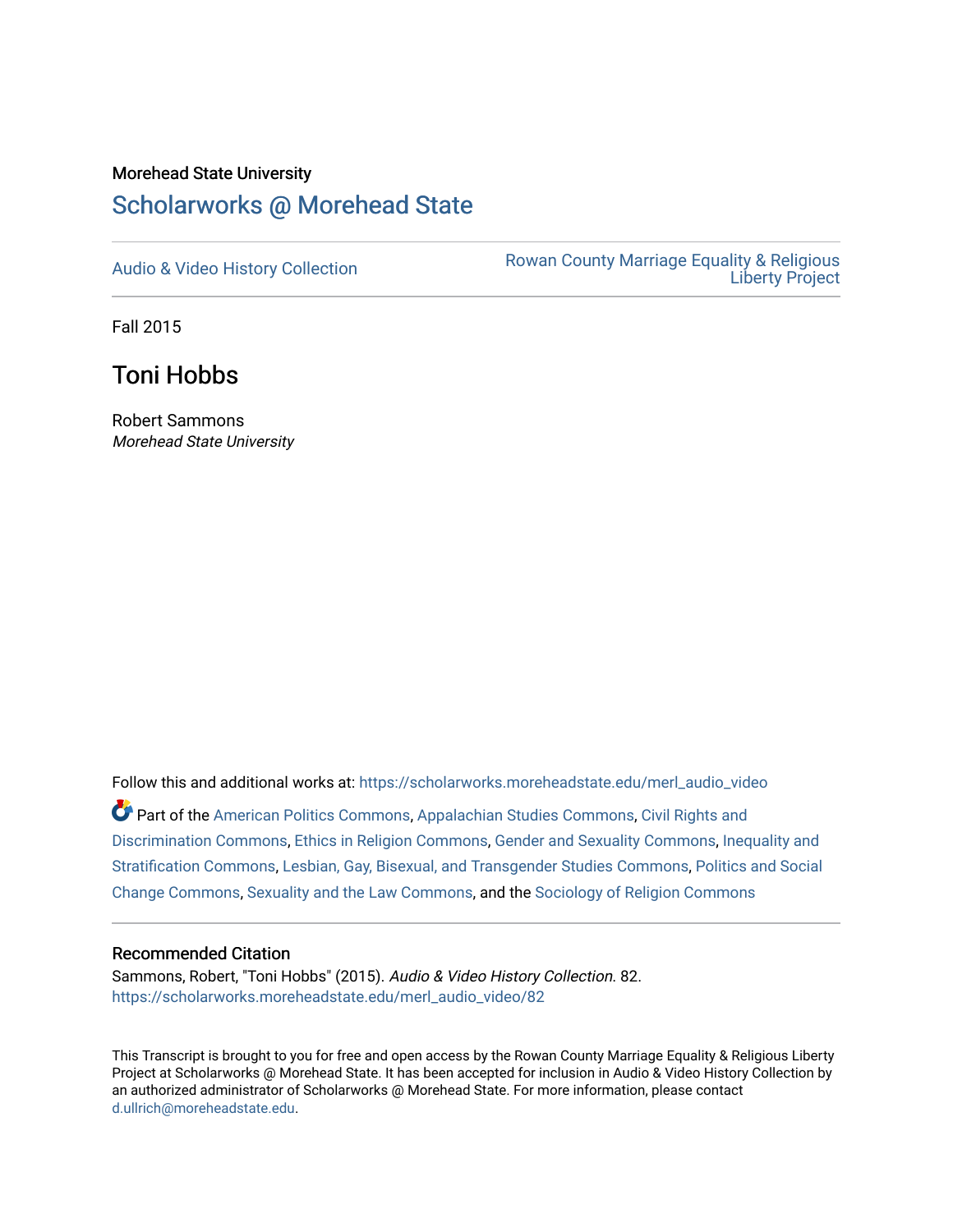## **Toni Hobbs**

Interviewer: This is a conversation with Toni Hobbs for the Kentucky Marriage Equality and Religious Liberty Oral History Project. We are in the studio room of Breckenridge Hall on Morehead State's campus located in Rowan County, Kentucky. It in July 20<sup>th</sup> 2016 10 am. My name is Dakota Barr.

I'd like to thank you again for taking the time to meet with me today.

Response: No problem. It's an honor to be here.

I: I'd like to start with some biographical information such as where you were born and where you grew up.

R: Okay. I was originally born in Lexington, but I grew up in Beattyville, Kentucky. So, Lee County, around Red River Gorge, and graduated from Lee County High in 1998. Go Bobcats. After I graduated high school, I worked in upstate New York close to Lake Placid for a while, doing web design and it was a bizarre opportunity to do that. Then I, against all, I don't know, things I thought I would end up doing, I came to Morehead State because my older sister was here and I really wanted to be somewhere else but it was affordable (laughs). So, I ended up here as an art major, then I graduated in 02. I started working here as, well really as a freshman with a work study, then I started taking internships and working. I've been working as an employee of Morehead State since 2003, officially, so quickly approaching feeling like an old lady. I obtained my master's degree in 09 in studio art. And then continued teaching, I teach as an adjunct with the department of art and design. I work as the director of creative and branding services at Morehead State. I've been a DJ with Morehead State public radio and worked with a couple of other organizations, and then also now I'm finishing up another master's degree at University of Kentucky in arts administration. So that's kinda where I come from in a nutshell.

I: Could you talk a little bit more about you religious upbringing or ideological background?

R: Sure. I was raised in an extremely conservative Christian home. My parents were both very devout Protestants in the Church of God affiliation. So, there's tons of different religious aspects but my sister and I kinda refer to it as the first church of the Frigidaire. So, like, a little chilly on the reception of things but overall this idea of hard work, you get rewarded, God loves everyone mostly but we probably shouldn't really question that a whole lot, and the idea that hell is very real, demons are very real, and, you know, you're vulnerable at all states of your life to be approached by evil. So, it was very interesting growing up being a very sensitive child, as an artist, an introvert.

My father is a computer programmer, so it was very interesting to be growing up with a computer. I was born in 1980, so we had a computer before I had indoor plumbing, which was not the norm with my friends either, on either end of that spectrum, because we were a little less well to do than most of my friends but we still, like, technology was the thing. So for me, religion has always been very important. When I went to upstate New York, it was to a Bible college. I was working at a Bible college doing graphic design. So it was very, a very important part of my life, this idea of spirituality and a connection with something greater than myself. It was also just very awkward because I didn't exactly fit in to some of those belief systems. I had a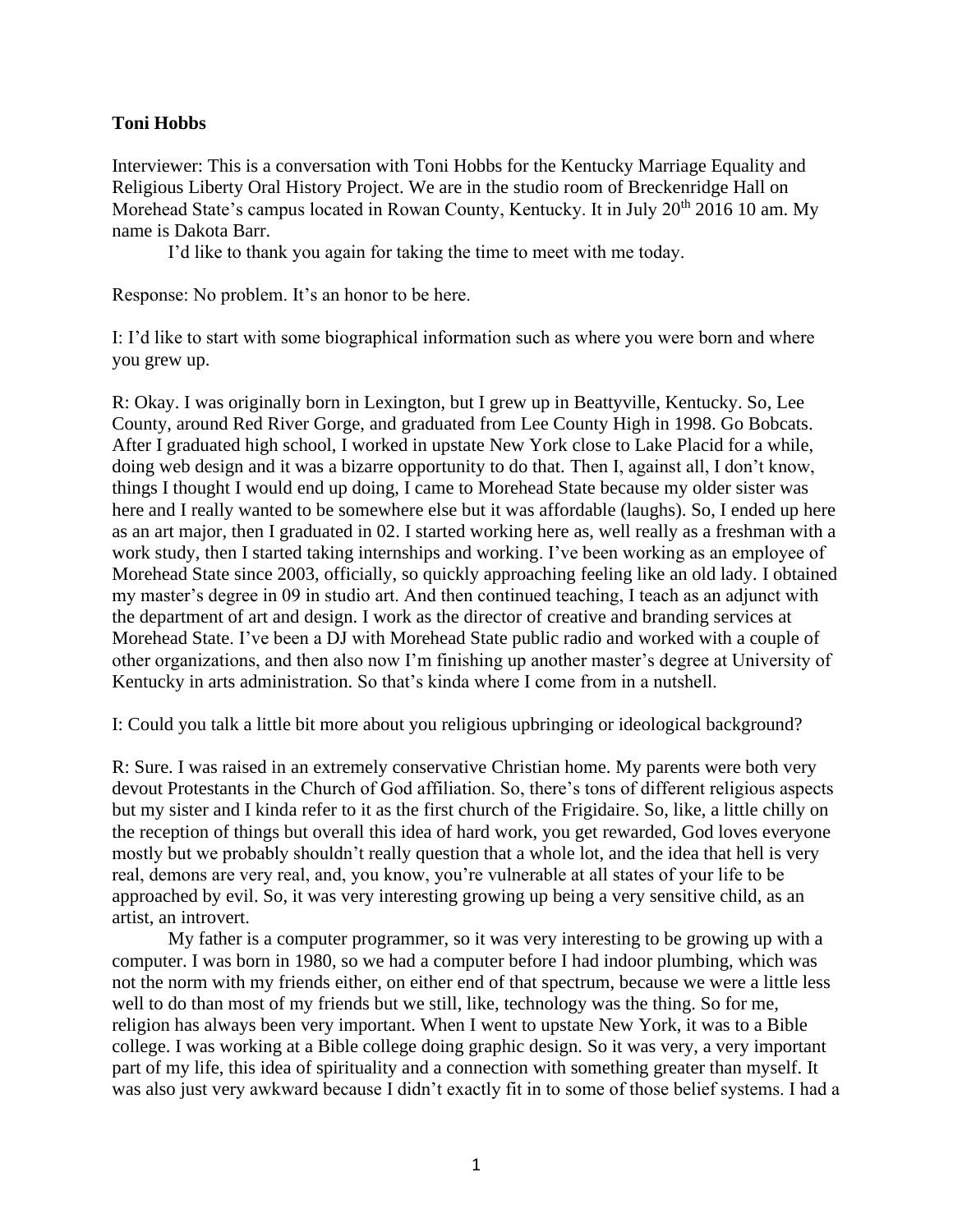different understanding of how things worked. My all-time goal growing up was to be a military chaplin. That's really the only thing I wanted to do in life. And it didn't really work out, like my understanding of me being able to do that. I didn't think that was possible because of my, of how I identified at the time, especially in 1998 when I graduated high school. Being out in the military was just not an option. So, spirituality has been a huge part of my life. Religion is also a big part of my history but I think it's been great because I kinda can speak both languages. I'm very fluent in Christian theology but I can also speak in a variety of others as well. It was like learning a native language and then being able to translate that to people that have no understanding as to why it would matter if you are worried about hell or not.

I: Are you currently a member of a church?

R: I'm not. I practice mostly what I call Toni-ism (laughs). But it's kind of a mix of Buddhism and probably a little more on the pagan side of things. (pause) I have a lot of respect for Christianity. I think there are a lot of really good things, and if the essential is love and compassion, that absolutely aligns with what I believe in. I feel like Jesus and I would probably be friends. I feel like some of, some of his followers may have missed a few messages but that's just, that's just been my interpretation of that.

I: I'd like to start by asking you how you first became involved in the marriage equality movement.

R: Well as an undergrad here there really weren't any options. There was a group called ALSO, the Alternative Lifestyle Student Organization, and that's when LGBTQ+ were considered alternative, you know, kinda crazy, listening to Green Day and Nirvana, Melissa Ethridge and you know, whatever, wearing flannel. And again, like coming out in Beattyville was not an option for me, so I came out online. I was huge into the online presence, chat rooms, chat forums. We were the first house in both counties to have Internet service. I would have to like, open up CompuServe, dial in long distance to Lexington and have limited time, so I spent my allowance on phone bills (laughs) to dial in to the Internet to talk to people that I'm still friends with today, which is bizarre. So, I came out in what I considered a very safe environment because nobody knew me, I was just pixels on a screen, and so for me, what we think of as social media now and bullying and all that, that was not an option. Like it was people like me, or people from India talking to me about stuff I'd never even heard of. What is Hinduism, what is this? You know, so for me, that's kinda how that got started, with me being able to look beyond my little tiny bubble.

When I was in college, I was a super introvert. Like, in high school I was pretty popular, well I was, I was popular and crazy and, you know, depressed and doing drugs and drinking, but when I got to college all of that stopped. I was very introverted, I was in the art building, didn't really have a lot of friends because I was mopey and angsty. And I came out my sophomore year and there really, just, there was no support except for my sister. My roommates turned me in for being suicidal. It was their thought, I think, to get me out of the room because they didn't want this weird lesbian living in the room with them in Thompson. And so I just thought that was kinda bullshit because there was no support from the administration as far as what do I do when this isn't fair, so that was a problem. I started pondering this idea of why don't we have anything like this, continued to ponder and kind of be a little more out than I wanted to be. Like I'm not a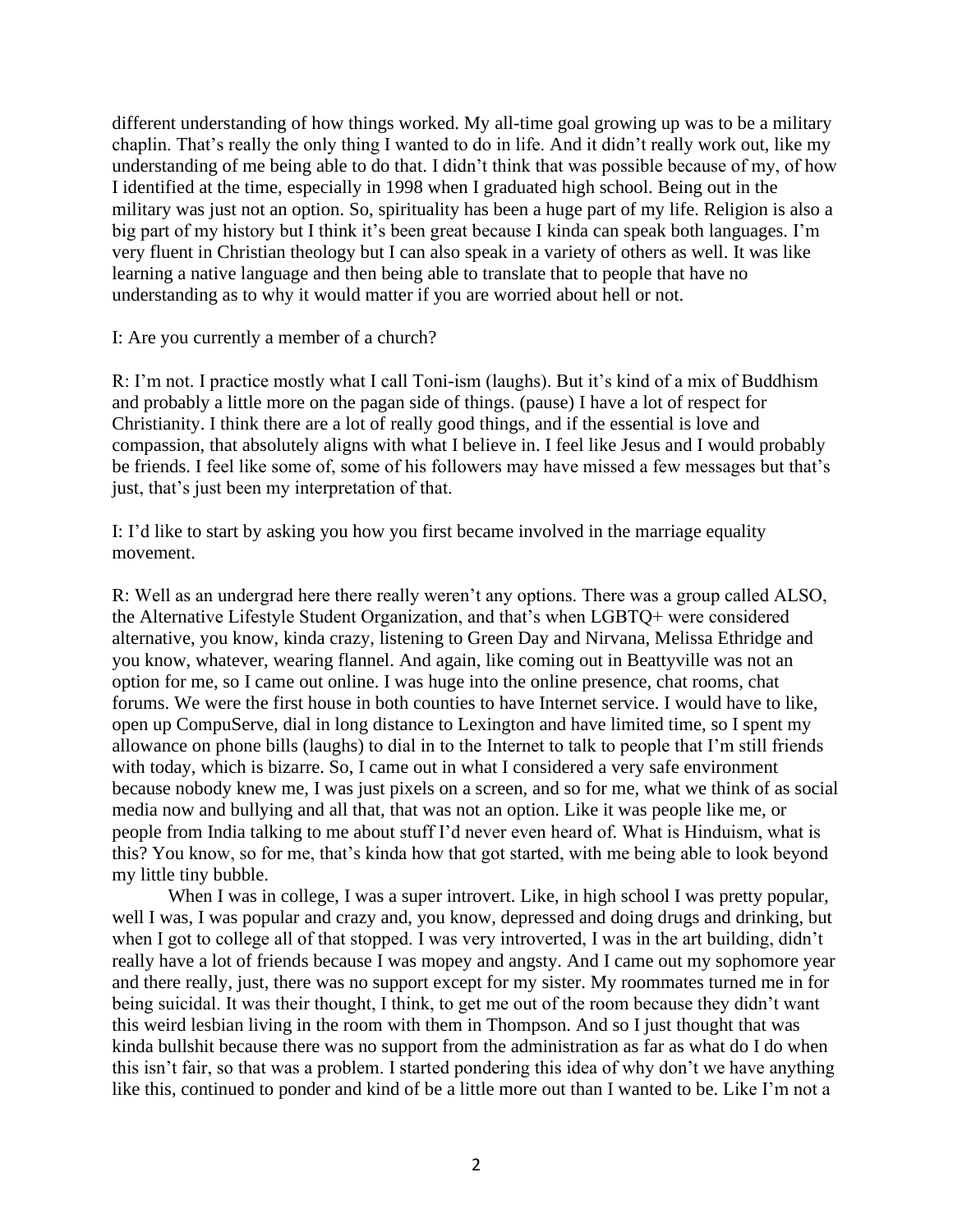huge fan of being like "oh hey, I'm Toni, I'm a lesbian, that's the only thing that defines me" but it sort of started turning into "oh yeah, that Toni person, she's a lesbian, she knows what the gays are thinking, let's ask her opinion" especially once I became a full-time staff member. I would get calls from people, and again it's great that they were asking the question. I'm not upset that they were asking me the question. It's just funny to be like "yeah, let me call the gay underground and I'll get back to you on what we think about that issue." And that kind of continued to lead into this idea, some of my friends and I were talking and we were like, we really need some sort of an organization that is for awareness and support, both from the administrative side of things and for the students. And that's how the alliance kinda came to be.

I know I'm kinda going the long way around but my involvement is in 06 I helped found the alliance. I was a member of the president's diversity council, which was interesting and eyeopening. And then in 08 I founded an endowment scholarship fund. It's called the Hobbs Endowment for Equality and it sounds really pretentious when I say it. I really didn't want my name on there but all of my friends were like, "look, someday you'll be gone, you'll be dead, you want your name on there." So, it's a \$50,000 endowment scholarship and it was the first LGBT scholarship at MSU. And, I don't know, like from there I just, I've been very involved in the fight for equality. It's just, I've tried to be more in the background of it because I feel like revolution is important, but I think evolution is probably more effective when you're dealing with social change. So I feel like I've kind of been in that situation where I've been the token gay person, we're gonna put this person on this committee because she can speak for everyone and I kinda had to be a lot more open about who I love and what I do and answer questions about people, you know, their thoughts about what I do in the bedroom. It's none of their business. So, I don't know.

That's why I was really interested in helping with this, because David is one of my friends. David Moore. He was an intern for me years ago. He's now a graphic designer for me and we've been colleagues, we've been friends, we've worked together volunteering, we're both graphic designers. He speaks to my class when I'm teaching, as a guest speaker. So, I have known him for a long time and it just was unacceptable. It would be unacceptable for anyone to not be able to get married as long as they're legal consenting adults but for me, it was very personal this time because David is so sweet. (laughs) You know, like he's worked here, I know him, and I was like you know, I've been called pretty much everything already anyway, so let's, let's do this. I'll stand with you. So that's kinda what happened. I mean, I stood up for him as my friend, I stood up for him as my employee, as an alum, as a fellow eagle, as citizen of Rowan County, as Kentuckian, as a human.

I: With your experience at Morehead, do you think that the community has been welcoming and supportive of the LGBTQ+ community?

R: I think it is more so now. Like, when I was an undergrad, again, very introverted, and I say that because I was not vocal, I wasn't out, I didn't talk to a lot of people. So, the fact that people even knew that I was a lesbian was very odd to me. Like, how do you know that? I don't talk to people. I talk to people online that live in California, Texas. I don't even talk to you guys. But people would slip notes in my art locker like "God hates fags" or under my door in Thompson Hall, you know. I had somebody email me, "you really should just go kill yourself because you're pretending to be a Christian but yet you're this vile whatever. You should just go shoot yourself." So, it's like I already tried that, so I'm not gonna focus on what you're talking about.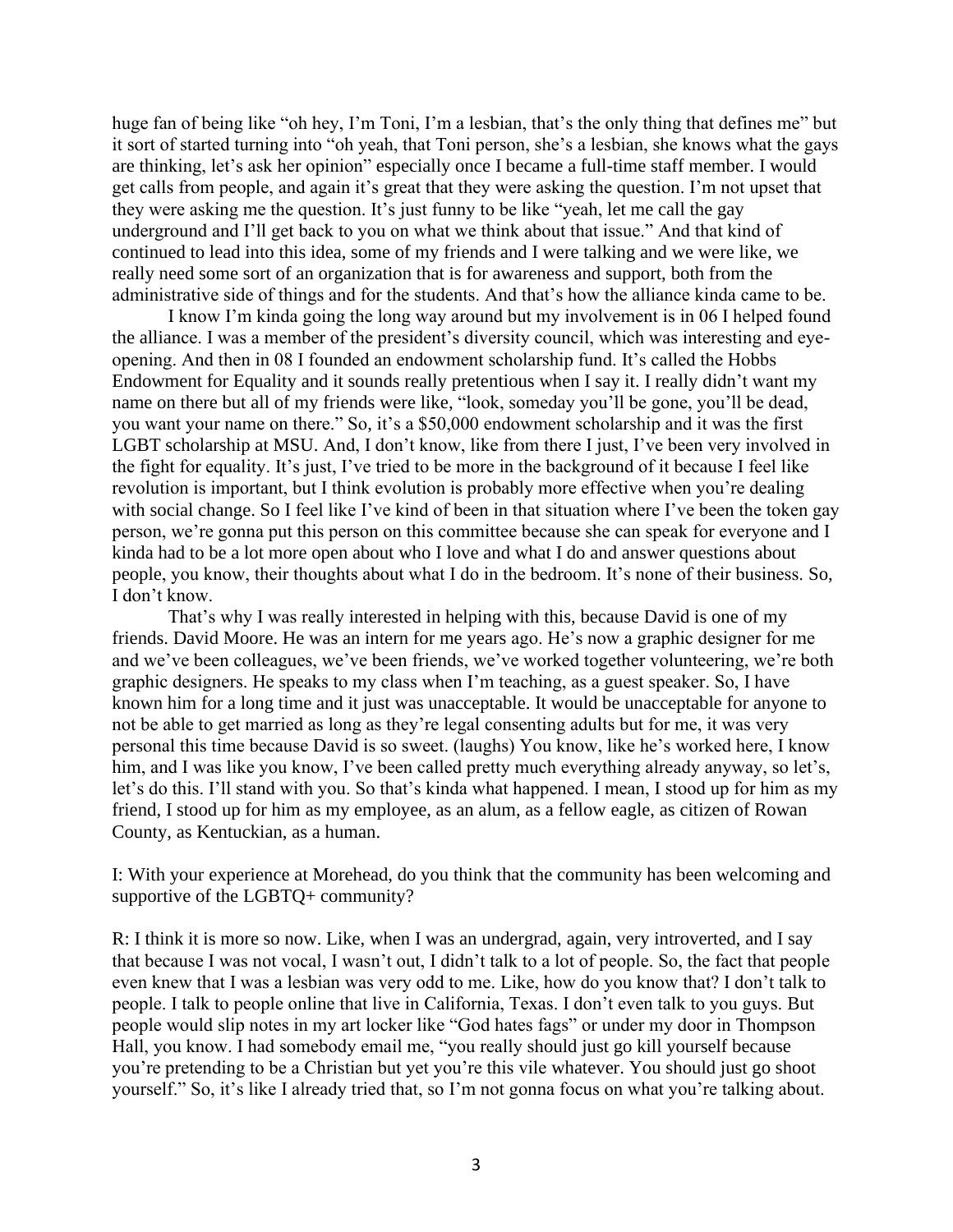But I'm not gonna say that didn't hurt. Obviously, that was one of the driving forces for me to actually get up and do something because, I mean I have stared into that abyss of dealing with depression and the struggle of, you know. If a divine deity despises you, where does that leave you? If there's no redemption for that, what happens? I must be worthless or maybe I should be dead. So, I had already went through that in high school and tried that and, I mean people didn't know. Nobody had any clue that that's what was going on. So by the time that started happening in college I built up some sort of defense or XP or had a buffer or something to be like, you know, no. This is not okay. It's fine for you to say that to me because I know a little bit more about how I feel about things but if you were to say that to other people, they may not have support, so screw you. (laughs) Like you're not gonna do that. So, for me, I don't know. The community was not always welcoming. It has been much more so now. It does seem like my sister and my brother in law and my colleagues and student and former students and people I don't even know show up at protests or you know, even to see President Andrews come to certain events. That would never have happened in the late 90s. The president of a university would just have avoided that whole mess and I think there's no, there's no denying that it has shifted for the positive. Even when there's lots of snark and negativity being thrown around. In my experience, anyway. I don't get called a dyke on a regular basis when I walk down campus so I'm gonna count that as a win.

I: So, coming from a time where being a member of the LGBTQ+ community was less acceptable, did you ever foresee a time where the Supreme Court would rule in the way they ruled?

R: No. It's a funny question because for me, my sister got married in 96 so she's been married for like 20 years, and that is mind-boggling to me because that was just not on my radar. Like I didn't think it would ever happen, so I didn't even really think about what I would do. So, there's this whole, it's been very confusing (laughs) to think "oh, I may have to like, enter into a legal binding contract with someone I love now." That was not on my radar. I did not see that happening. Maybe in other states but certainly not in Kentucky, and really not until I was like a really old, cranky lady that would be like, in a walker trying to get married. I did not think that was gonna be something that happened for me, or that it would be possible. Anyway, hasn't happened yet. It's been very confusing to have to retrain my brain into thinking "oh, I am a valuable member of society that can enter into this agreement." It kinda screws with this super cut-off from that side of things person I've developed into.

I: So, after you heard the decision, did you ever expect there to be the kind of backlash that we saw, particularly here in Rowan County?

R: I assumed people would be really snarky. I figured, especially given MSU's position, Morehead State would be fine. The community would kinda be like don't ask, don't tell. I did not anticipate the level of obstinance. "I will not do this, I will not sign this." Because, I mean, all sorts of people have gotten married that really, if you're gonna take some sort of moral stand, probably shouldn't have. So, yeah, I did not anticipate that level. I knew there would be some snark and maybe some protesting or, I don't know, some fiery letters to the editor and some probably pretty fire and brimstone messages from a few pulpits but also some that were very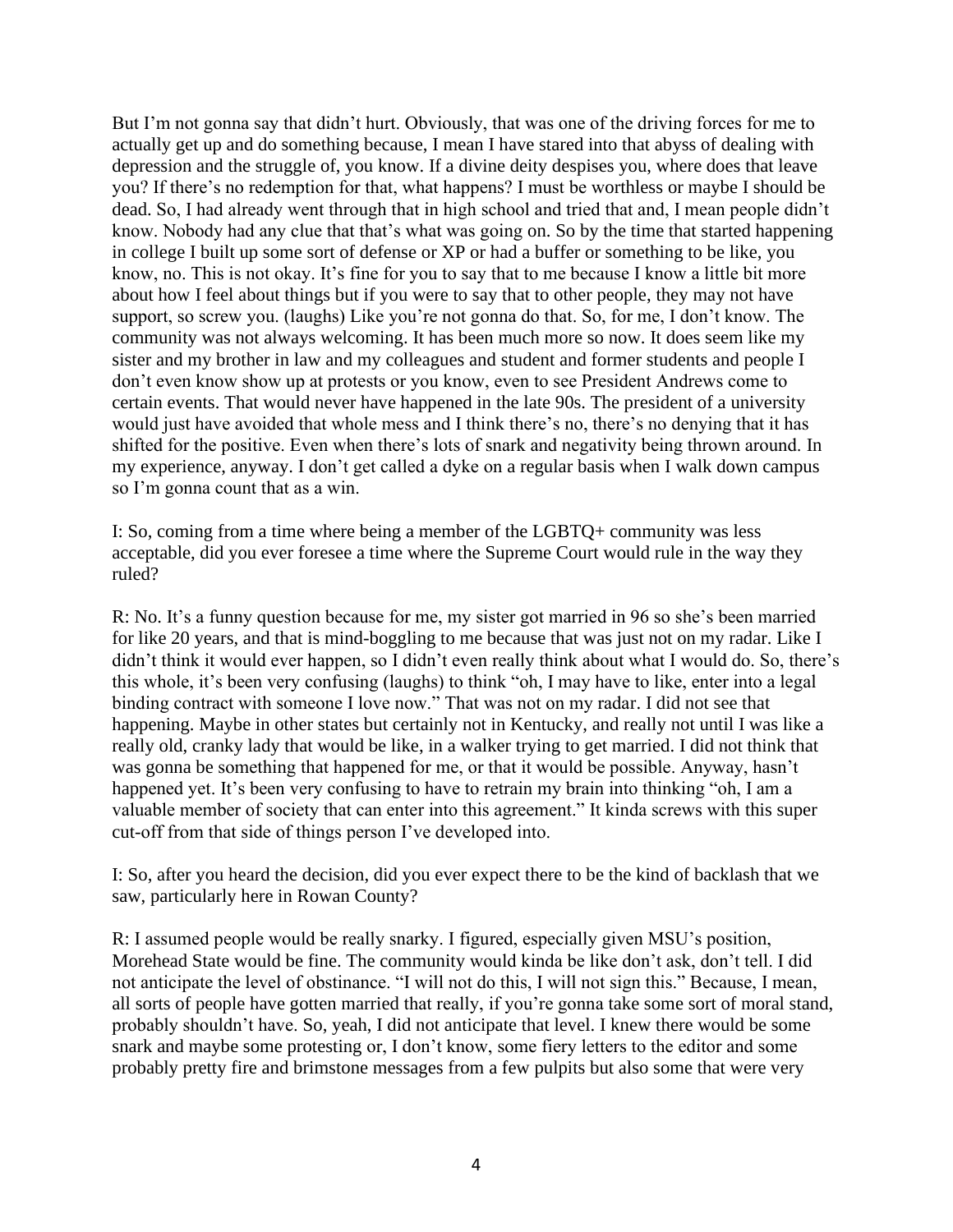welcoming and loving and so I did not anticipate that particular level of vitriol, let's say, that happened.

I: Can you walk me through how you felt when you heard that the Rowan County clerk, Kim Davis, we not going to issue marriage licenses?

R: (laughs) Yeah. My first thought was "what? That's crazy. What is going on here? Oh, okay, well she's probably just trying to like stand up for (pause) her understanding of what that is. She must not understand Supreme Court makes this ruling and you have to do something, not just eh, I don't feel like doing that today." So, at first I just thought it was a misunderstanding. Then I thought, you know, I come to work every day, I am working really hard, I have busted my ass for this community. I have volunteered, I've sweated, I've donated many, I could've moved somewhere else but I really wanted to stay here, no. Like, you will do your job. I voted for you because you're female (laughs) and because you were on the Democratic ticket and to me, all things being equal, I would give a chance for a minority to have that office. So, then that really chapped me a bit, because I had put this person into office based on a platform that was very chill. I mean, it was like, this person's been working there forever, they've always done a good job, I've always had a positive experience when I went to the clerk's office and so I didn't anticipate that not happening. She didn't run on a platform of "I will follow God's law over Rowan County or Kentucky or the U.S." so I had voted for the person who was telling me "I'm not gonna issue any marriage licenses to anyone and I'm not going to do that because of people like you, because people like you are going to send me to hell and I can't have that." That was my interpretation of it. (pause) It's unacceptable for me. It's insulting. I work with people all the time I don't really like. I work with people that may or may not be ethical. It's not really, that's not my problem. So, yeah. I got really angry (laughs) about it, and trying to have compassion for what she believes and understanding, coming from that background, it still did not make sense to me. Like, I know compassion. I know spirituality, and I get that, and I understand standing up for things you believe in and fighting for what is very important to you and what you think, in a long-term moral end, will happen. I know because I have also done that. I have also fought for things I believed in and stood up when no one around me was standing up. I know what that feels like. I know what it's like to be the only somewhat ok with Christian person in a room. I've also known what it's like to be the only person that's super agnostic and not religious in a room. So, I can have empathy with her on that part. It kept going through my head that like, you don't have the right to do this. Just do your job or step aside. We voted for you to do that job, you don't want to do it, move on out.

I: Did you feel a sense of betrayal since you had a hand in electing her?

R: Somewhat. I mean, you know, hindsight. People said well, you should've known. She wore a bun. It's like, that's not how I choose, that's not part of it. I would never not elect someone because of their religious belief because to me that's not different than not electing someone because they're gay or because they're, I don't know, Latino or because they play Dungeons & Dragons. Like, you know, like I'm gonna, that's not why I would elect someone or not. So, it was kind of a betrayal because I'm like "girl, I put you in here. Why are you doing this?"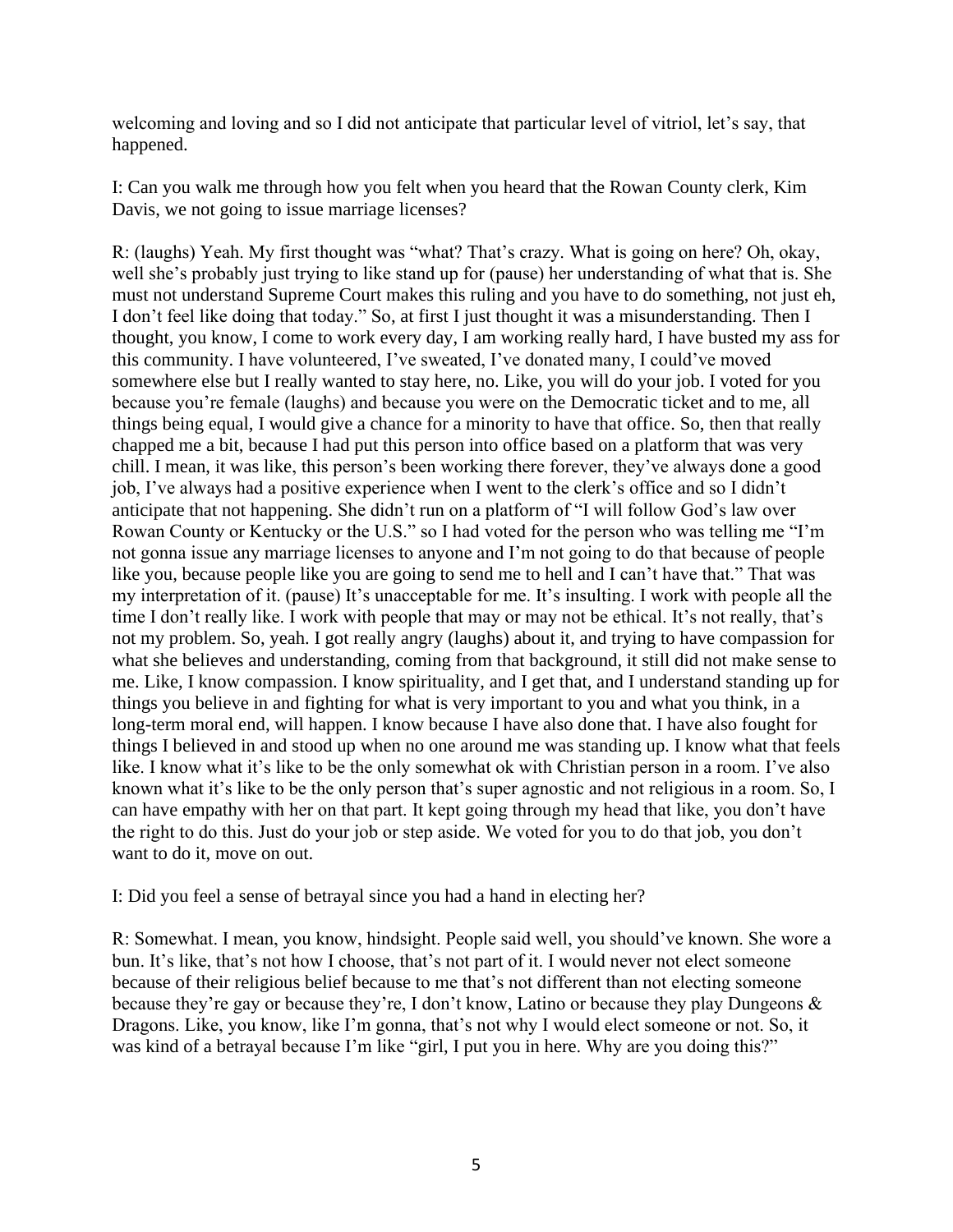I: So, after you heard her decision to not issue marriage licenses and you saw that people were being denied a license, what was your immediate action? What did you want to do to handle the situation?

R: Well, my first reaction was to talk, talk it out. Talk it over with my sister, who has a history and sociology degree, who has a very good understanding of government and is very logical. While I may be a little more on the creative and a little other side of the brain, she is very logic, system, law, government oriented. So, our initial thought, talked it over with her, talked it over with my girlfriend, talked it over with my friends, and we were pondering things. We decided we're gonna start, we're gonna write some emails. I wrote a letter to the county clerk. It was very succinct. Not blaming, just saying "I'm one of your elected peeps. I helped elect you. I'm a citizen of the county. You need to do your job," but in a nice way. It was not hateful, it was just very academic and to the point.

The next round of things ended up being "okay, so we've written letters. We're gonna see what happens." Nothing. So, then we continued to call or write or something because you don't really have the right to ignore people writing these things. And then we heard news of a protest and I have long since not been a fan of protesting. (laughs) Pride, those things, they're just not really for me because it's a very extroverted activity and there's people and I have to deal with them and talk to them and stand beside them and it was hot and frustrating and I didn't want to do that. But I also had this thought of, you know, okay, if you're not gonna listen we'll come to you. We're not gonna bother you. We're not gonna be up in your face, but we'll be visible. So, okay, sure, I'll stand out there. That's fine, grabbed sunny, let's go. And took some vacation time at work and took my lunch breaks and started making some signs and hanging out. (laughs)

I: And what was your immediate goal with this protest? Did you just want licenses to be issued? Did you want some punishment for the clerk?

R: That's a good question. Why was I protesting? I protested because I wanted, I wanted people in the community to know that it wasn't just one person that was interested in this. I assume that laws are in place for a reason, so I assumed if she broke the law, the law would deal with it, so I didn't really want punishment per se. I just wanted justice. So, I assumed that that would occur with or without me standing out there. I did not plan to be married at that time so I wasn't seeking a license, you know. I had friends that were immediately like "you guys should totally go get married. This is the best," you know. I'm like no. Like, I don't want this to be my memory of when I get married, "Oh we got married in a courthouse with angry people playing drums and yelling faggot at me." One, wrong slur because I'm female. If you're gonna insult me at least use the right one. And two, I mean, a marriage is really private and it's gonna be awesome but that wasn't why I was there.

I was there because the alliance, affirmative action statements, LGBT offices, Pride events, protesting, to me, those are beacons. Beacons of light for curly haired girls that live in Beattyville that think that not only is the world against them, but their entire religious system is against them. Or for little dudes that live in far eastern Kentucky that haven't had the opportunity to tell their parents "hey, I'm gay" and for them to be like "That is so awesome! I love you! Your boyfriend is amazing!" Like, to me that is why I was there. Because it wasn't fair for people like me to be treated that way, but it's insulting for my friends. It's insulting for my girlfriend, who is just super sweet and positive and not really like me (laughs). You know, like I'd take that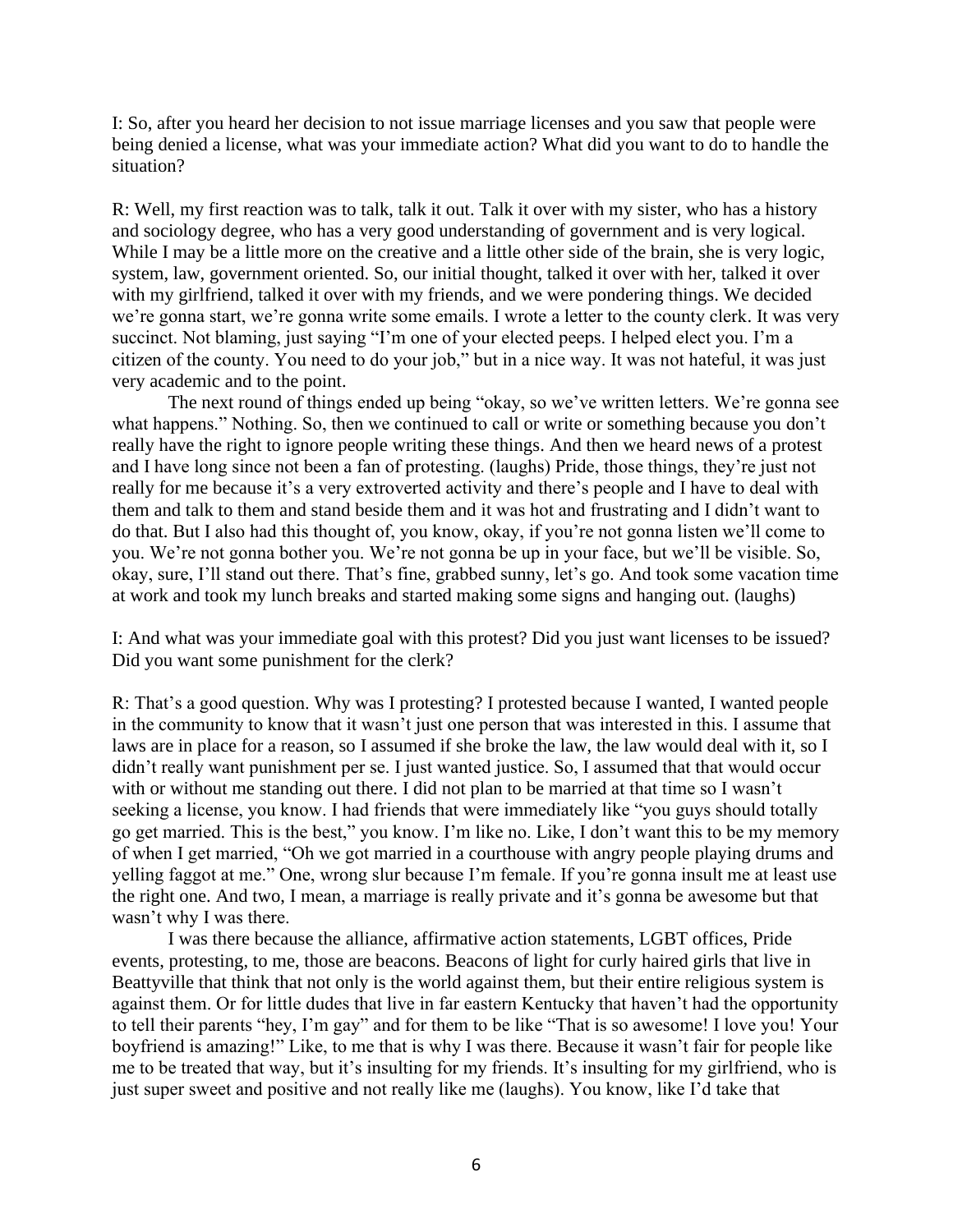personally. That is insulting. It is not okay. It is not okay for students that live in Rowan County, that are in college, to be hearing these things. And it's not okay for high school students and elementary school students, you know, to be faced with this dilemma of "oh my gosh, am I really that horrible?" I mean, that's why I was there. What I wanted to accomplish was, I'm tired of this and I will stand out there so you guys know that I exist, and people like me exist. The law will take care of what it needs to take care of. But you're not gonna just do this and there not be any commentary on it.

## I: How would you classify the environment of the protest?

R: Well, the first day it was fun. Friends, people I hadn't seen in a long time, people are showing up and there's flowers, signs. Lots of rainbows. And it was interesting to watch because I've never really had to deal with that. Not really had people showing up in, I mean, I've had people show up in support but not because something had happened, so it was "that's interesting. What do we do here? We stand, okay. Oh, let's chant. Yeah, good, I don't wanna chant. Let's all hold hands. Nah, I'm probably good, I don't wanna hold hands either." It was interesting. Kinda fun. Hot. As the days went on, however, it became, it was frustrating because people from outside the area started coming in. I found that ridiculous. Like, why are you here? You don't vote in Rowan County. Why are you here to pray? Like, there are people that pray on both sides of this so you're not exclusive and God doesn't only hear the prayers coming from this side of the sidewalk and ignore the prayers from this side of the sidewalk. Why are you here? Why are you bussing in from North Carolina? You don't even know me. You don't this place. You don't know these people. You don't know Kim Davis. And then it was insulting because there were, you know, some not so friendly exchanges. Probably on both sides. I didn't really hear a lot on the side that I was on but I'm sure it occurred. Because it's hot and tired, people are cranky, so I'm sure they said all manner of things on both sides of things.

And then, then it got a little scary. Because by the end of it, we had reports of this armed militia on its way in and they were really gonna show the police chief what they were gonna do and (pause) people playing drums and trumpets and stomping around and retirees in camping chairs with Bible verses. You know, like "I have respect for you because you're not so different from my parents who had my sister and I on the steps of the Capitol to protest abortion when we were children." I understand, I get that, I've done that. But you are saying things that are very hurtful to people who've already been ostracized and now you're bringing guns into this. Like, this is out of control and this is not okay. Plus, having to deal with a plane that kept flying over what I considered free airspace every day. Every day, I would hear from my office (plane noise). You know, and there was an anti-LGBT movie to help convert on how people like me would go to hell and so I couldn't get away from it. I couldn't get away from it at work because David is my employee. I couldn't get away from it at home, because we'd be trying to decompress and I'd get tons of Facebook messages and I had to delete, like I just deleted messaging for a brief time because it brought up a lot of stuff from being a teenager and dealing with stuff that I thought I had already dealt with. Hearing this stuff that was coming out of the mouths of people that claimed to follow Christ was just very difficult for me because I'm trying to have compassion for you, and I want to love you and have compassion because I know that you're scared and you don't understand what you're saying but what you're saying is not okay. It hurts my feelings and I don't care if that makes me sound sensitive. I don't care. It's not okay. So, by the end, it was very stressful. It was scary. It was hostile. When David had asked if I would go with them,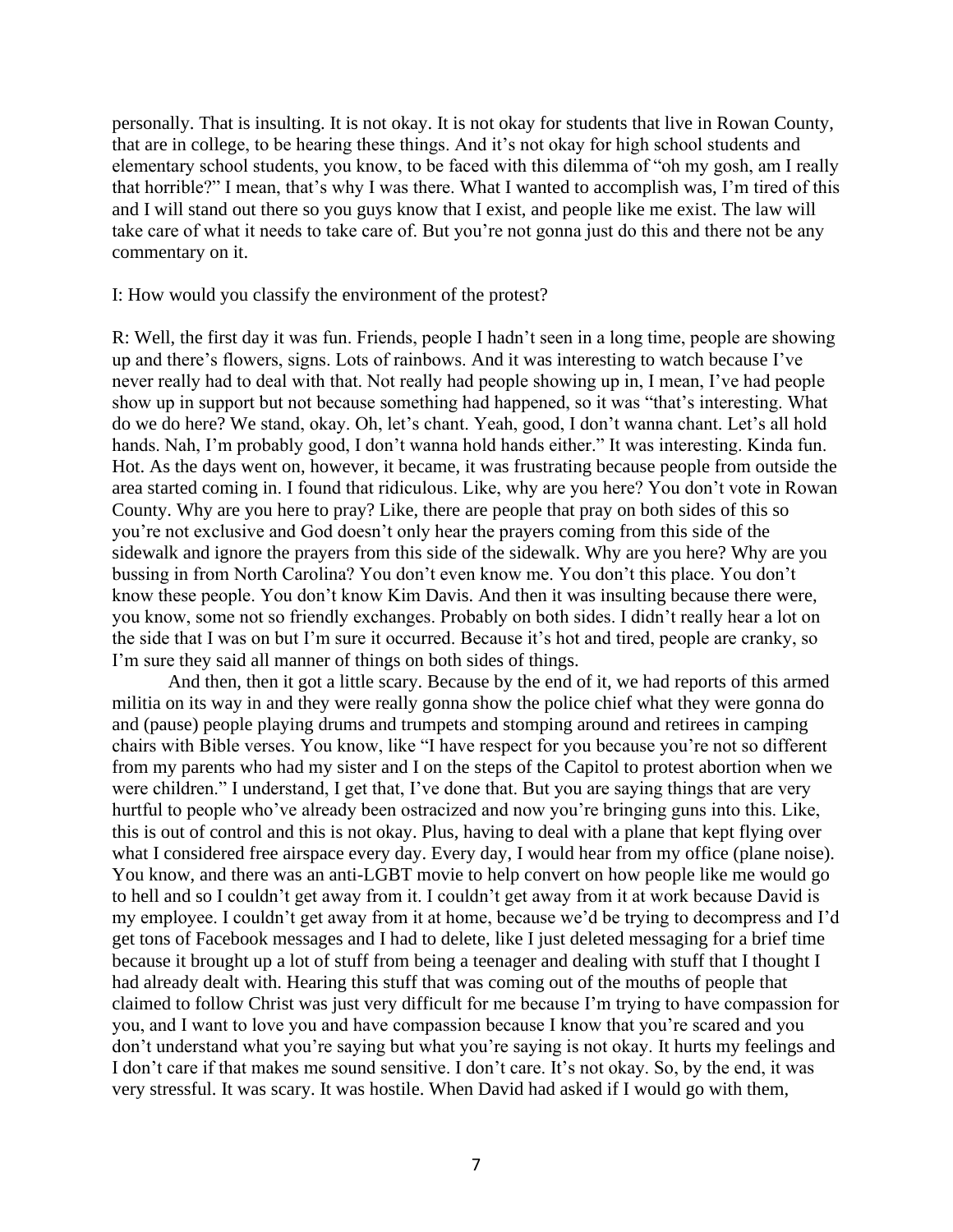absolutely. It felt like being a bodyguard. Like, I'm not prepared to be a bodyguard, you know? I don't want to, obviously, I want to do this, but like I shouldn't have to do that for someone to get a marriage license.

Hearing that stupid plane go over all the time. It was very stressful. Like, I would, I cried several times in my office. I was really angry. You know, like close the door and just start crying about it, which sounds really kinda ridiculous but it's just frustrating because it's like this annoying buzz that keep telling you you're going to hell. And for people that don't believe in hell, I'm sure it doesn't matter, but for someone like you, you know. Your parents think this. So, this is what's gonna happen. You suck. (plane noise) And there were some really disgusting signs that were on one vehicle in particular that would park around town. Dealing with AIDS and just things that are (pause) cruel. And I don't have a tolerance for cruelty and bullies. So, it felt like I couldn't get away from it. When I would go home, the plane would still be flying over where I live and I live outside of town. So, we literally were surrounded. It wasn't just the protest. Like, if I could've just went and protested and went home it would've been different but it was everywhere I went. When I went to the store, when I went home, when I went to get a cup of coffee at the duck, you know. It didn't matter. There were always people on both sides ready to give me their opinion or ready to be like "hey, what do you think about this?" I don't know what I think about it and I'm tired and I'm really stressed out right now and I feel like everyone is looking at people like me right now and I don't like it. It's invasive and I can't protect myself from it. I mean, I can't protect my girlfriend from it, and she's certainly not used to any of that. And it's affecting my sister, it's affecting my brother in law, it's affecting everyone. On the other side, my parents have no idea that this is even really going on. "Oh, there's something in Morehead. Okay." (laughs) so it's just very stressful on all fronts for me. That is what I would describe that summer as. Encouraging to see support, but very stressful because it brought up a lot of stuff that I did not wanna have to sort through again.

I: So, how did you and your fellow protestors attempt to combat this negativity and hurt feelings from the counter-protest?

R: Well, my initial reaction is to get really angry and yell at people but, now that I'm older, I've learned to ignore that. So, my thought was, I'm just gonna ignore you and continue to stand here. Now, some people were angry, and they yelled back. Not mean things, just giving their side of the story. Made a lot of signs. A lot of fun signs, clever signs. Probably maybe a little more intelligent than many of the protestors on the other side. It was probably over their heads because they, not that they're not intelligent, they just were not interested in being in that frame. So, they probably didn't even really understand what we were saying. Probably didn't really see them, but it didn't matter because it helped garner some chuckles. I think mostly we just sorta stayed chill. Carol was a good asset to have during that time because she, while yelling positive things out, was not engaging and was very good at trying to like, go over to people that were obviously a little bit on the struggle, being like let's calm down a little bit. Sunny was also very good in that because she's very positive. She's like "let's just all be glad that we're here and let's not let fear and anger he part of this discussion. If that's what they wanna talk about, let them. That's what they're focused on. Let's focus on the positive." So, tried to be mindful of that and I stayed pretty quiet because I'm more likely to observe than to be screaming at people at this point, now that I'm 36.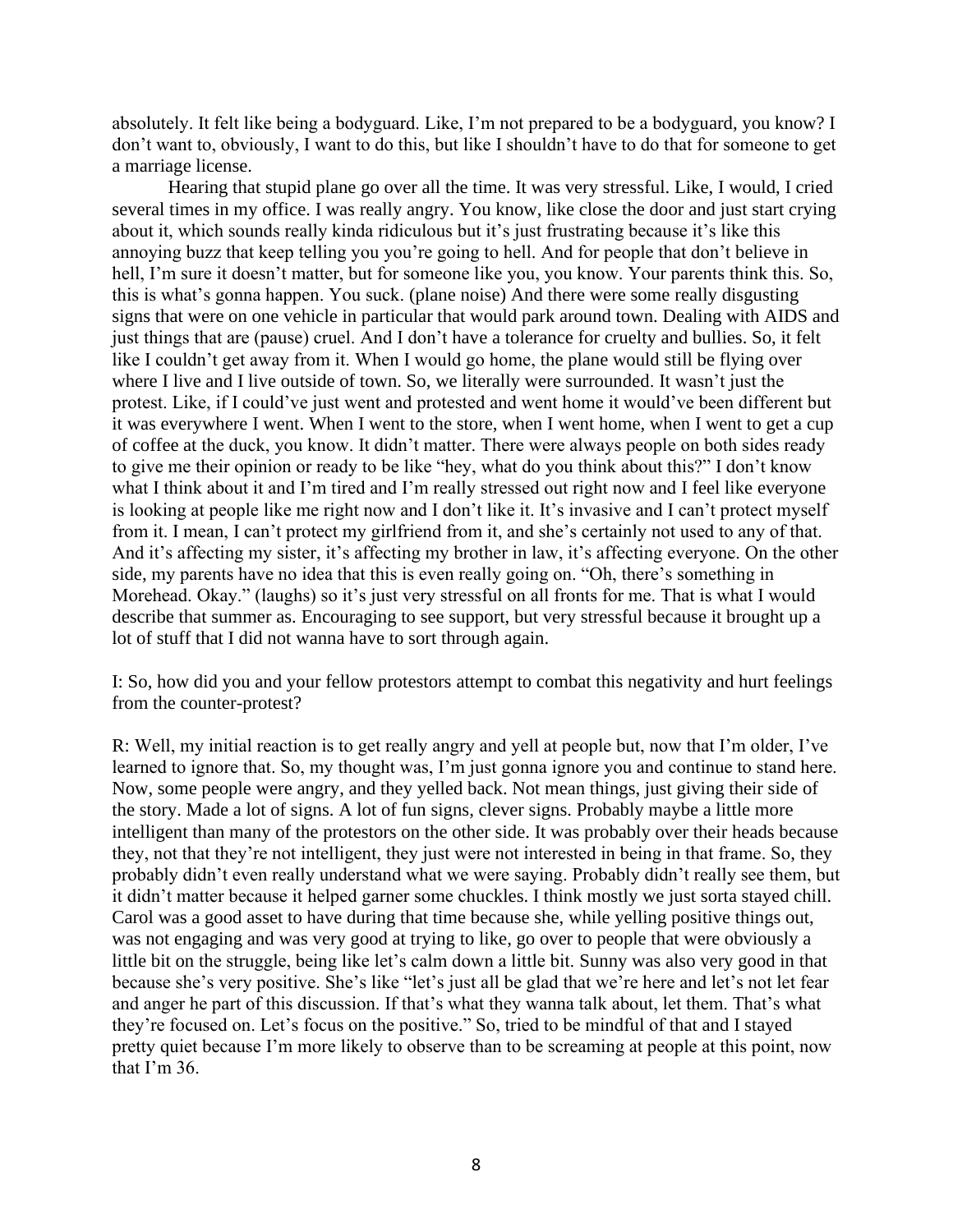I: You've talked previously about how you formed organizations here on campus to combat inequality and to promote causes that are important to you. After these events, did you join any organizations or start any further involvement for this cause?

R: You know, I didn't because there was a lot of drama. It's a very odd position to be in when you feel like you don't fit in any group. I (pause) I have had enough drama. And by drama, I mean just stuff that I don't find to be useful for the ultimate goal, so whether that be not being able to pick leaders or being disorganized or whatever. Like, I just didn't want to deal with that. I've already dealt with forming organizations and it's really (pause) it's a lot of work. And I guess kinda my thought was "you know, I'm glad you guys are here now. Many of you were not here previously. So, I'm gonna let you take this one. You do what you need to do. I'll support from afar. I'll vote the way I need to vote. I will rally people, I will raise money, but I just cannot be in the public eye of this again. I've already done that. I don't wanna do that." (laughs) My decision was to support yes, the supervisual, attend meetings, be part of a Facebook group, sure, until it gets really snarky on both sides and then, no. Because people were dealing with a lot. People are gonna be snarky during those times because they're stressed out. They're getting it from all sides. People that were new to the fight were very energetic, but they also had their own stuff to deal with. People that were new to the community were energetic, but they had their own stuff to deal with. And so, I feel like the younger me would have totally been all in, vocal, super involved, going to meetings, organizing, you know, making lists. Lots of checklists. Figuring out what to do. The me now is kinda like "you know, I can't control all of these things. I can't fix this right now. I'm gonna let you guys do that. I'm just gonna send you some good vibes and if you need my advice or you need my support, just ask what you need and I'm happy to consult and help you out." That's kinda how I got with it. I retreated into a sanity bubbles (laughs) I think is what I'd refer to that as.

I: I wanna go back for a minute to the Rowan County clerk. You, as somebody with a heavily religious background and upbringing, you've obviously developed your own sense of what the term religious liberty means. So, do you think that Kim Davis best represented the cause of religious liberty?

R: No, and the reason why is because it was exclusive. As a Toni-ist, if you came to my office at Morehead State and you said "I work for the library and I'm gonna need a poster for this program we're doing about, I don't know, animal testing, because we have discovered in is very useful, and we are for animal testing, we work in the library, and we need this poster." I would probably have some questions as to how you actually got that to be approved (laughs) in 2016, but I would do the poster, because that is my job and it doesn't make me a bad person. Now, if you came to me and said "I have decided I'm going to kill someone," that's different. And I would say "I can't help you with that because that is morally and legally not okay." I feel like what Kim Davis did, and I don't know her, so this is again, just my observation of this. She is someone who has went through a lot of struggle. She has dealt with a lot of criticism and she has found some level of solace in her religion. She then, I think, probably a little bit manipulated by the Liberty Council, just, again, my observation, into this idea that if she stands against this wave of the government, then God will somehow reward that. And perhaps that is true. But I think, unfortunately, she was not standing for Christianity, because Christianity doesn't specify that and you have Christians on both sides of the argument. So, to me, you can't have a Christian over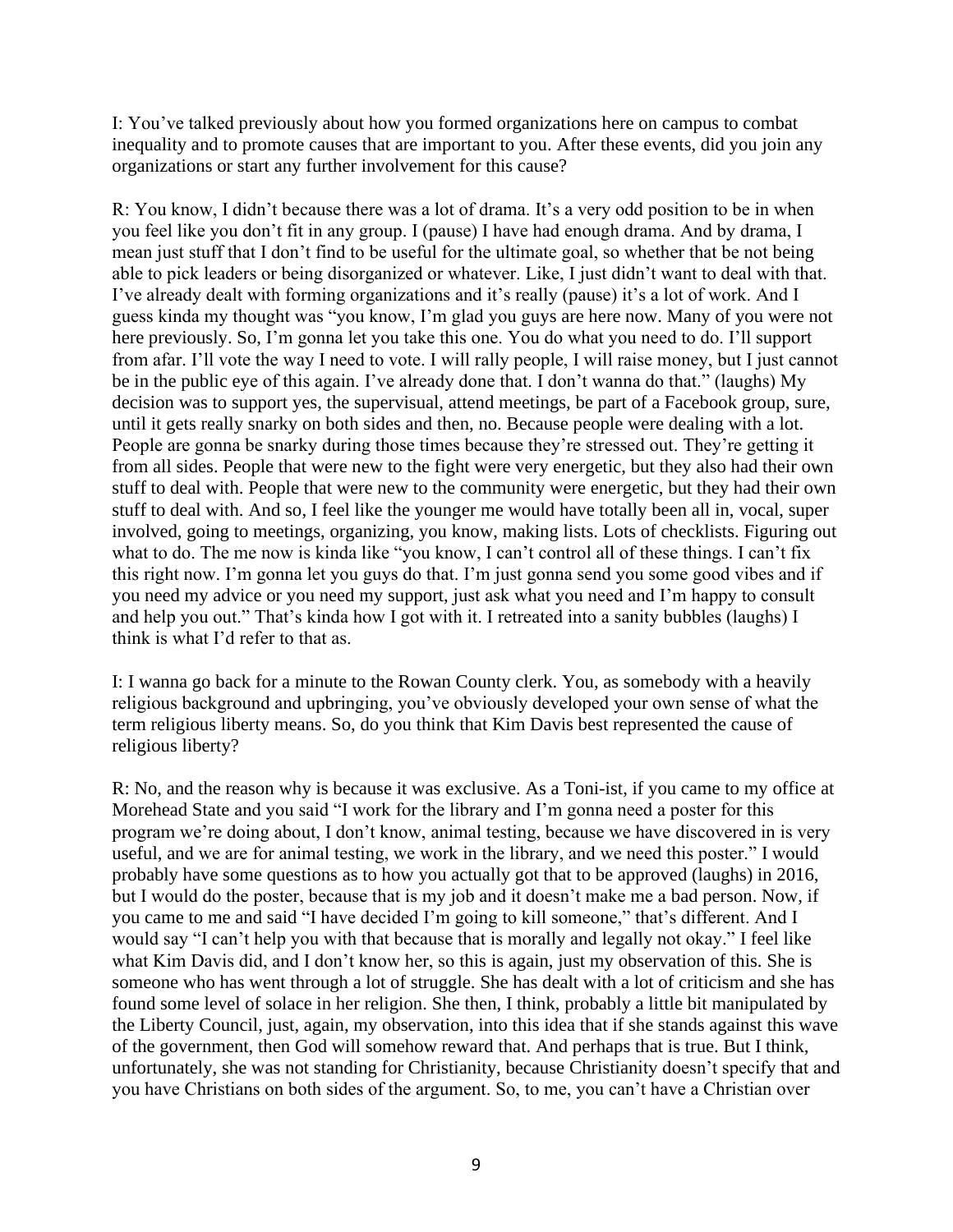here that's saying "well, this is what God says and I think this is totally fine" and then one over here that's like "eh, you're going to hell." To me, it wasn't about that at all. I don't think it was about religious liberty at all. I think it was, Kim Davis was unfortunately a pawn, and she's from a small city and a large organization swooped in, played up this particular view of God, and it's nice to be popular. And once you make that decision, it's really hard to go back. She was in a nowin situation. She couldn't say "okay, you're right. This is stupid. I'll go ahead and do this now." She didn't really have a choice as far as I can see, at the time, other than to remove herself from that position, because she had all these people fighting for her and pulling her up and I mean, that's a great place to be. I've been in a situation where I had tons of support and people behind me and Toni Hobbs and "yes, we believe in you! You've got this! You stand up," and that's a great place to be. It's really hard to think "oh, man, I made the wrong decision," or "I don't really believe that." I don't know what I would do in that situation, but I sure know that it would be about me. It wouldn't be about God or my friends or the community. It's not about why I'm there. It's all about me. That's kinda how I see her. She made a snappy decision, it got really blown out of proportion. Then it got lots of fire and power behind it. She was not going to renege on that, and it's not because of God. Because, I mean, He doesn't really cover that (laughs) in any writing that I've read, or theology. I don't really see God as saying "and you shall not issue licenses." In fact, it's kinda the opposite. "Render unto Caesar," you know, what is Caesar's. So, when you're in this land, you will do what the law says. I don't think that it was about religious liberty. I think it was personal. I can't say for sure because I don't really know her, but that is what I, that is how I interpret that. And I have compassion for that. It sucks to be in a situation where you have people that are following you and you feel like no matter what decision you make, you suck. I've been there. I've been on both ends of that and you should just be really careful when you make those decisions before you get yourself in that spot. Better make sure that you're on the side of compassion is how I see that.

I: I know you said you turned to your sister often for legal advice and for advice on bureaucratic structure and whatnot, but, in your view, what do you think should have been done to handle the situation from a legal perspective?

R: I think this was really simple. Issue the licenses or have someone in your office issue the licenses or, if you do, really, interpret that particular order as being ethically wrong for you, do a different job. The end. There didn't need to be this super snarky, "I'm not gonna do that because of God's authority." Like, God didn't elect you. And I know that sounds kinda crass and I don't mean that to be disrespectful, but you live in America, in the United States, so your interpretation of God is very different even than the first Baptist down the road or the Methodist or first Christian, you know. So, (pause) you can't claim God's authority because you know, you can't get that together here. And what if I decided I'm not going to do something so I'm claiming Buddhist authority? Which would be really awkward because that's not really how it works. Some of my friends are like, the goddess authority. By the goddess, I'm not doing this. Should I have the right to do that? Well, based on what she thinks, yes, I should have every right to say "no, according to Buddhism that is not something that I will do and I will defy all laws and will not do that." But yet they were not interested in hearing that side of it. It was only this particular god and not just this particular god, but this particular interpretation of this god. So, I think it should've been really simple. Do your job. If you don't wanna do the job, have someone else in the office do that job. And if that's not gonna happen, then find a job that is more suited to you.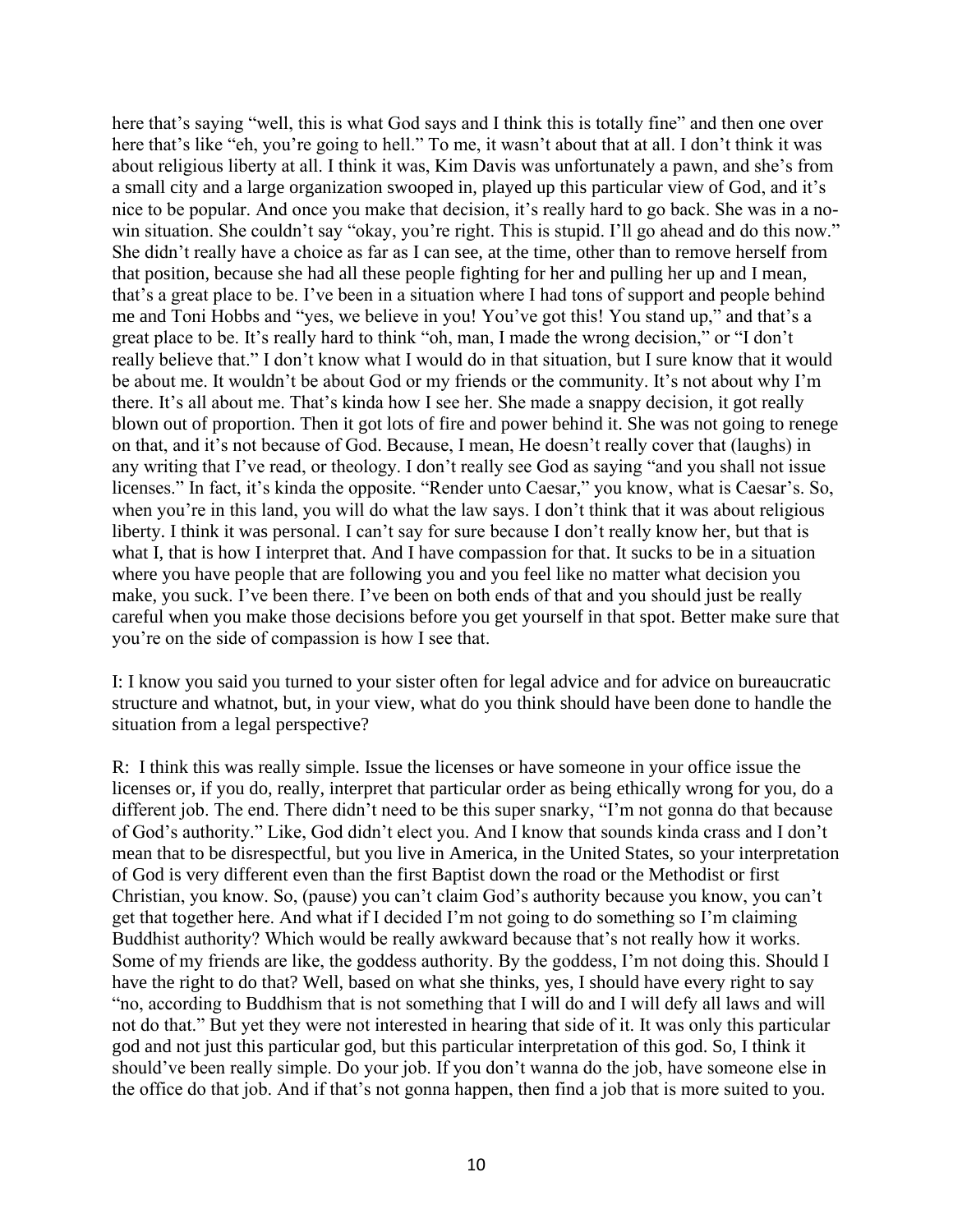I: When she chose not to issue the licenses, should she have been imprisoned?

R: I think no, that's kind of up to the law as far as what the repercussions would be on that but it's tricky because it's an elected official. If I simply refused to do something I would get a reprimand. If I continued to refuse to do it I would be fired and then I would find a new job, (laughs) you know? And apparently, it's very difficult to fire an elected official so I think that was the frustration. A lot of people didn't know what is the proper legal action that should take place here. Why can't we just fire her? Well, it doesn't quite work that way. Why can't the county just fire her? Well, they did what they could. (pause) Why doesn't the state remove her? Well, I mean, we elected her, so how do we deal with that? Do we have a special election? I don't know. So, yeah, I mean, her going to jail, while I think it was a publicity stunt and had literally nothing to do with standing up for religion, and it's okay if I'm wrong on that, but that is how I interpret it. It was very arrogant for all sorts of people, became a great publicity stunt for Mike Huckabee. Liberty Council got lots of steam and tons of money from that. I don't think (pause) I think yes, she should have been in jail when she directly defied order, but it wasn't an immediate reaction. She had several opportunities to comply, to not be in contempt, you know, these types of things. Am I glad she went to jail? No. I think it's ridiculous it even got to that point. She made that decision and she did it for whatever reason that she decided to do it. But I don't think that it was improper that that was what occurred. If the roles were reversed and I were taken to jail for something I refused to do, and orders that I refused to abide by then okay. So, I'm in jail. It would also be good publicity for me. (laughs) You know? Like, that's just the nature of protesting and probably why I don't like it. Because it gets out of hand very quickly and it turns into a really greedy monster that wants to eat everything around it on both sides.

I: Would you say that any particular side of this issue had a victory?

R: Well, I mean, marriage licenses are issued so yes. I think I just, I think it's just unfortunate because it caused a huge rip in partnerships and bridges that took a really long time to build over the years, you know. This (pause) the relationship especially with the religious community and people on the fringe that didn't feel like they fit in. It's really frustrating to me to see a lot of that being torn apart. People that, prior to all of this happening, were able to sit down and talk about things now feel like they absolutely had to pick a side and I think decorum was lost. I think people that claim Christianity on any realm now probably, well not probably. I know a lot of them are embarrassed to talk about it, because they don't wanna be associated with this hateful, bigoted view of things. People that were (pause) searching for some type of peace and solace no longer see that as an option. I'm not proselytizing for Christianity, it's just, it's unfortunate because people really do find that to be comforting or they really do follow those beliefs and, you know, it just, it can take decades to get to where we were in this, in this city. And a lot of ordinary small conversations on the daily with people. And mending some of those (pause) hearts, I guess, you know? And so, when that came through, and it was a lot of people from outside of the area, it just bulldozed through a lot of that.

And I think it made it difficult for people to talk to each other. I think it made it difficult for people in the LGBTQ\*+ alphabet community to talk to each other because they were in various levels of action, acceptance, and spirituality and community and depression, PTSD, like, you know. Like everybody's got their stuff they're dealing with over here and I think it caused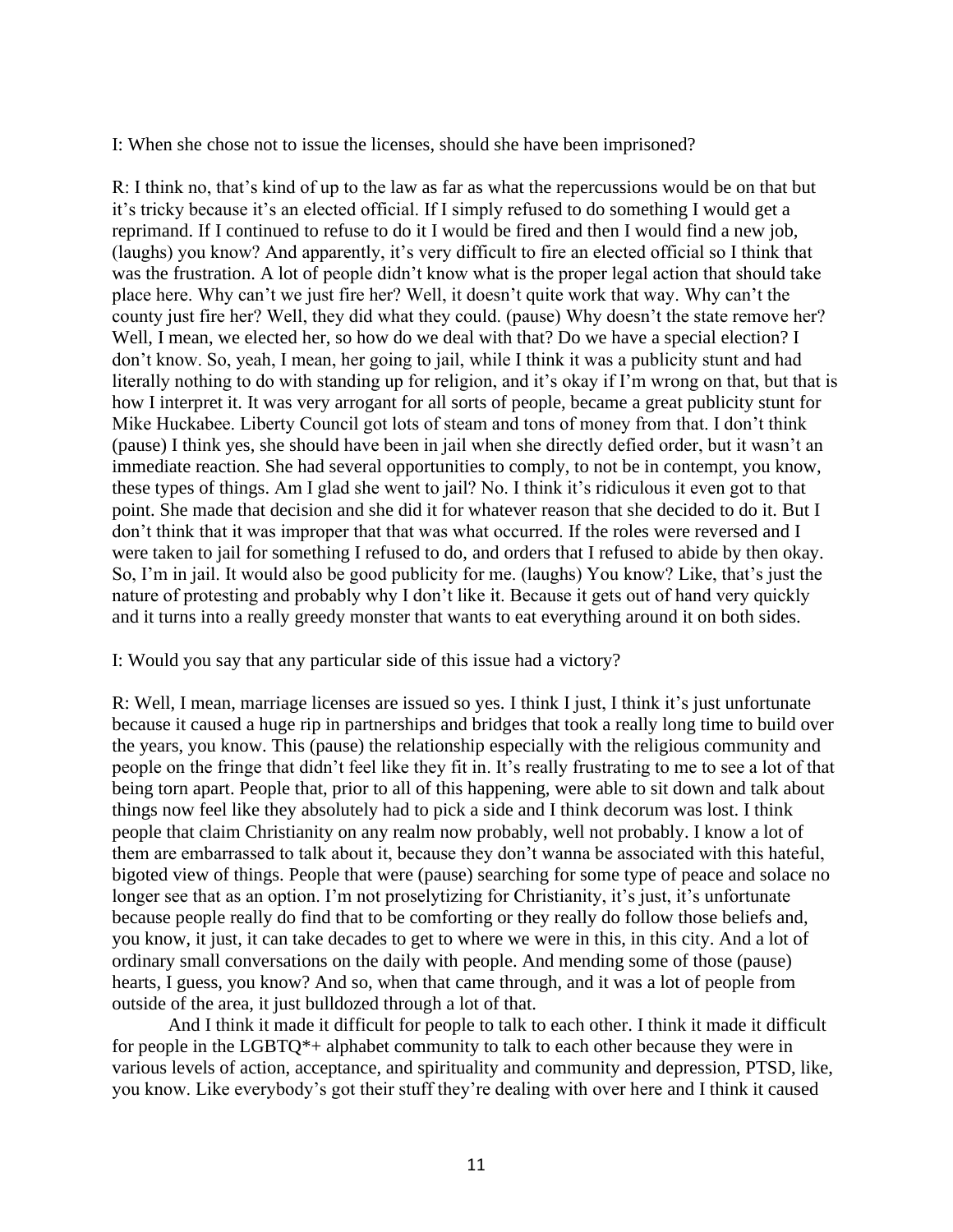destruction all the way through. It made it difficult for every group to talk to each other, to talk to other groups, to talk amongst themselves. People felt ostracized on all sides and it just was an unnecessary, cruel event, that to me was very needless. There was no point in that. It's not about religious liberty when your mowing down all of these people, you know. It's not about standing up for compassion and justice and equality when you're treating people like crap. And (pause) as someone who's lived here for almost 20 years now, it was very disappointing to see that.

It was encouraging to see people come together, and I think it's been great on that side of things. You know, you meet people that you may not have had an opportunity to know before. You hear a lot of stories that you might not have had a reason to hear before. So, I do see the positive on that side. But as far as victory, I mean, I don't know that I count it a victory when it was something that had already been decided. It should never have even happened because there was a ruling. Do the job. We were very excited about that and we're all pumped and now we have this giant rift in the community. I think it's unfortunate. And it has went from all levels. It affects the mayor. (pause) There were things that were posted by him that, you know, as a result of this, made me really question lots of things as far as his leadership or as far as his ability to be someone who cares about fairness ordinance. I respect people's personal beliefs but it caused a huge mess. And I still think it continues to be there but it's under the surface so people may not see it.

But dealing with the political side of things, city council, or MSU, I mean, people were frustrated that it was even an issue. Why should we talk about this? We shouldn't put this in this magazine, we're not gonna, you know, whatever. It's like, okay, well, it has really caused a divide. And it's still there and it's much worse than it was before this happened. So, victory, yeah, but with some, with a price.

I: So as somebody who's been fighting for equality for so long, you see now marriage equality is the law of the land and marriage licenses in Rowan County are finally being issued. Is that the endgame? Are we still gonna be fighting for equality for the LGBTQ+ community or is that the endgame?

R: I think for me, you know, getting a piece of paper was never my endgame. That is awesome for people that want that. But to me, it's not, that fight is not over when, I know that probably are not gonna be featuring a same-sex couple in an alumni magazine. Which is hard to say, because that's my job. And I love my job and I love my institution but, no. It's not over when I have to, like, because I'm not big on PDA, but when I have to like go on vacation and I have a really fun time just hanging out with my girlfriend and eating dinner and not thinking about it, and then coming back to a place where her coworkers don't know, or her mom doesn't know, or my parents, you know? Like, it's really frustrating because to me that's not equality. It's not equality to be tolerated like an annoying dog, is kinda how it feels like. "eh, we put up with it because we've had it for so long but we'll be glad when it goes somewhere else." That's how it feels. And when, (pause) when you have students or faculty or staff or people that live in the community that still feel really uncomfortable, or are simply not going to get represented or publicized. I don't think the fight's over. I don't think marriage equality is the endgame for me. I think I will continue to fight for equality until it is no longer an issue. Or I'm dead. Whichever (laughs) the case may be. But, you know, when we have students that come here that can very easily identify who they are and not worry about it, they don't get blasted, or when I'm playing Destiny and I don't hear someone call me a fucking faggot because I'm better than they are, you